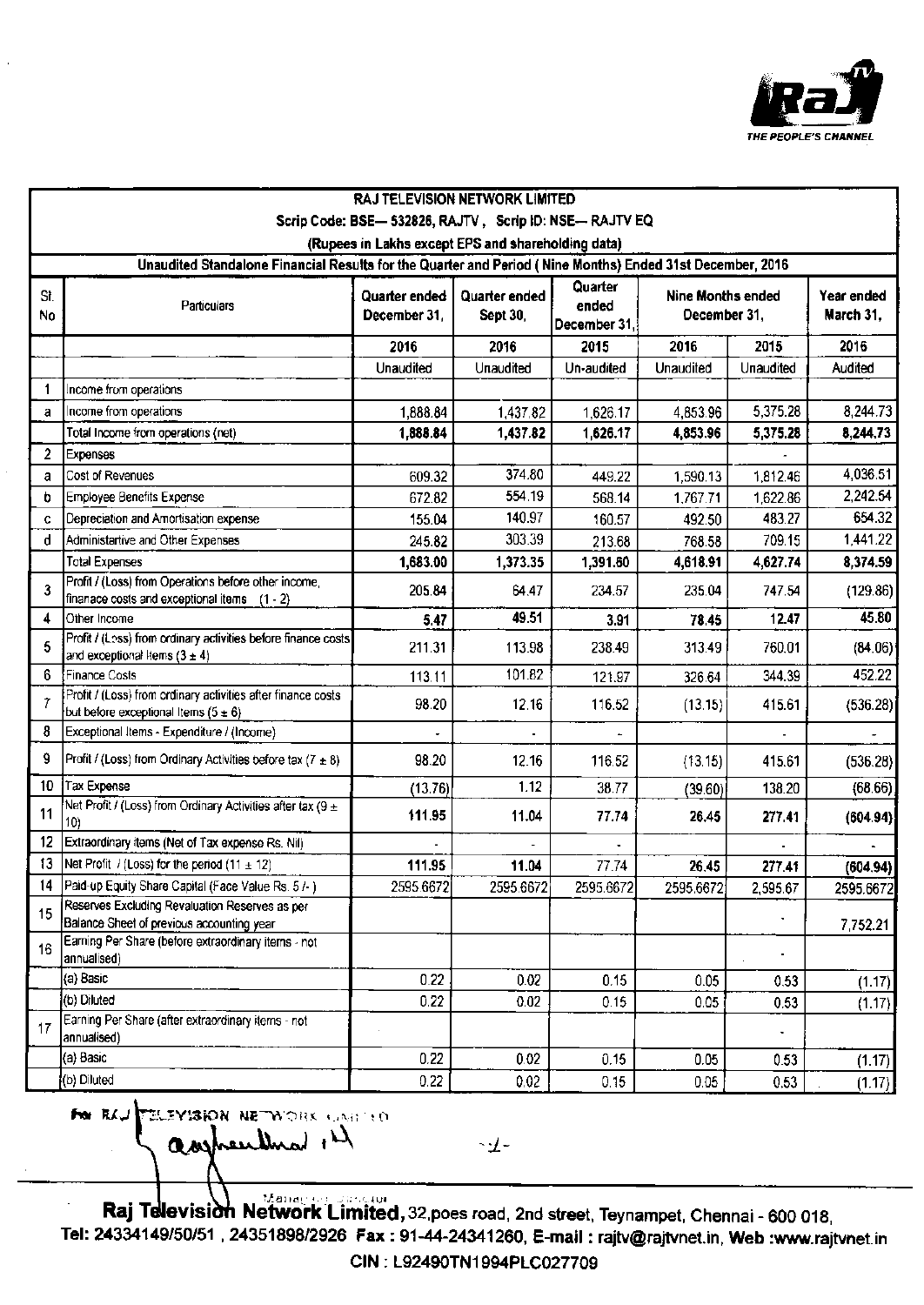

| Raj Television Network Limited                                     |                 |                    |  |  |  |  |  |  |
|--------------------------------------------------------------------|-----------------|--------------------|--|--|--|--|--|--|
| No. 32, Poes Road, Second Street, Teynampet, Chennai, Tamil Nadu - |                 |                    |  |  |  |  |  |  |
| <b>Balance Sheet</b><br>(Rs.in Lakhs)                              |                 |                    |  |  |  |  |  |  |
| Standalone Statement of Assets and Liabilities                     |                 |                    |  |  |  |  |  |  |
| <b>A EQUITY AND LIABILITIES</b>                                    | As at 31st      | As at 31st         |  |  |  |  |  |  |
| 1 Shareholders' funds                                              | December, 2016  | <b>March, 2016</b> |  |  |  |  |  |  |
| (a) Share capital                                                  |                 |                    |  |  |  |  |  |  |
| (b) Reserves and surplus                                           | 2,595.67        | 2,595.67           |  |  |  |  |  |  |
| (c) Money received against share warrants                          | 12,207.25       | 12,172.66          |  |  |  |  |  |  |
| Sub-total - Shareholders' funds                                    |                 |                    |  |  |  |  |  |  |
|                                                                    | 14,802.92       | 14,768.33          |  |  |  |  |  |  |
| 2. Share application money pending allotment                       |                 |                    |  |  |  |  |  |  |
| 3. Non-current liabilities                                         |                 |                    |  |  |  |  |  |  |
| (a) Long-term borrowings                                           | 834.05          | 316.94             |  |  |  |  |  |  |
| (b) Deferred tax liabilities (net)                                 | 682.58          | 730.32             |  |  |  |  |  |  |
| (c) Other long-term liabilities                                    | 225.00          | 243.95             |  |  |  |  |  |  |
| Sub-total - Non-current liabilities                                | 1,741.63        | 1,291.21           |  |  |  |  |  |  |
| 5. Current liabilities                                             |                 |                    |  |  |  |  |  |  |
| (a) Short-term borrowings                                          | 3,031.09        | 3,027.14           |  |  |  |  |  |  |
| (b) Trade payables                                                 | 621.49          | 820.90             |  |  |  |  |  |  |
| (c) Other current liabilities                                      | 243.36          | 350.49             |  |  |  |  |  |  |
| (d) Short-term provisions                                          |                 | 83.18              |  |  |  |  |  |  |
| Sub-total - Current liabilities                                    | 3,895.94        | 4,281.71           |  |  |  |  |  |  |
| TOTAL - EQUITY AND LIABILITIES                                     | 20,440.49       | 20,341.25          |  |  |  |  |  |  |
| <b>B ASSETS</b>                                                    |                 |                    |  |  |  |  |  |  |
| 1. Non-current assets                                              |                 |                    |  |  |  |  |  |  |
| (a)<br><b>Fixed assets</b>                                         | 10,143.09       | <u>9,857.91</u>    |  |  |  |  |  |  |
| (b)<br>Non-current investments                                     |                 |                    |  |  |  |  |  |  |
| <br>Deferred tax assets (net)                                      |                 |                    |  |  |  |  |  |  |
| (d)<br>Long-term loans and advances                                | 2,353.26        | 2,213.37           |  |  |  |  |  |  |
| (e)<br>Other non-current assets                                    |                 |                    |  |  |  |  |  |  |
| Sub-total - Non-current assets                                     | 12,496.35       | 12,071.28          |  |  |  |  |  |  |
| 2 Current assets                                                   |                 |                    |  |  |  |  |  |  |
| (a) Current investments                                            |                 |                    |  |  |  |  |  |  |
| (b) Inventories                                                    | 1,013.51        | 1,089.27           |  |  |  |  |  |  |
| (c) Trade receivables                                              | 6,706.71        | 6,625.99           |  |  |  |  |  |  |
| (d) Cash and cash equivalents                                      | 211.32<br>12.59 | 493.92             |  |  |  |  |  |  |
| (e) Other current assets                                           |                 | 60.79              |  |  |  |  |  |  |
| Sub-total - Current assets                                         | 7,944.13        | 8,269.97           |  |  |  |  |  |  |
| <b>Total -Assets</b>                                               | 20,440.49       | 20,341.25          |  |  |  |  |  |  |
| to of Trendred H                                                   |                 |                    |  |  |  |  |  |  |

 $\mathbb{R}^{2n}$ 

Ý,

Reg Television Network Limited

 $2 -$ 

CIN: L92490TN1994PLC027709

Regd. Off / Head Off : No.32, Poes Road lind Street, Teynampet, Chennai - 600 018, Tamil Nadu, India.

Tel: 044 - 2435 1307, 2435 1898, 2435 2926, 2433 4149 / 50 Fax: 91-44-24341260

E-mail : rajtv@rajtvnet.in, Web :www.rajtvnet.in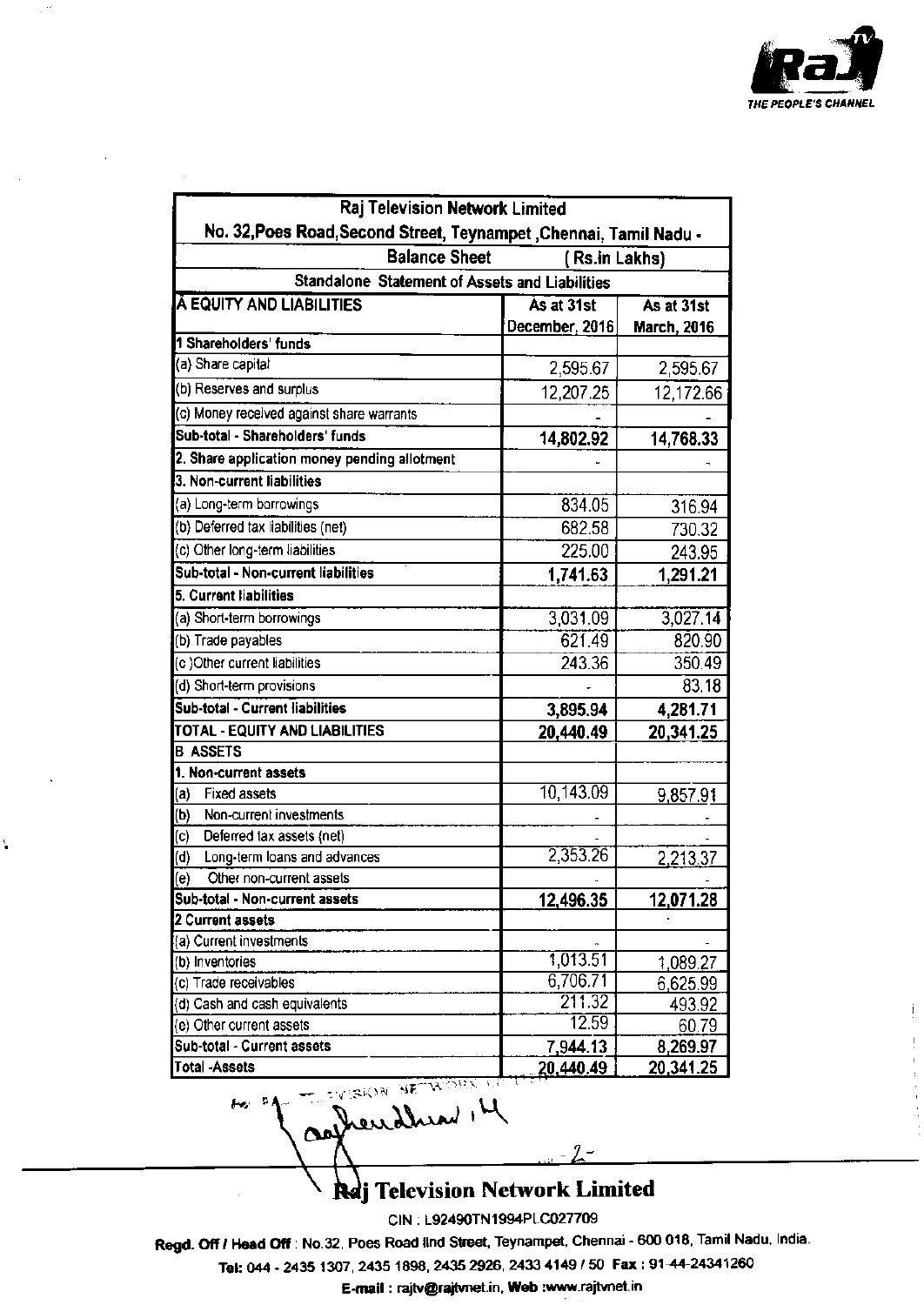

## NOTES FORMING PART OF UN-AUDITED RESULT FOR THE QUARTER ENDED AND PERIOD ENDED 31st DECEMBER, 2016.

1. The Above Un-audited Financial Results for the quarter ended 31.12.2016, have been reviewed by the Audit Committee and subsequently approved by the Board of Directors of the Company at the meeting of the Board of Directors of the Company held on 15<sup>th</sup> February, 2017. The Limited Review for the quarter ended 31st December, 2016, has been carried out by the statutory auditors, as required under Regulation 33 of SEBI (Listing obligations and Disclosure Requirements) Regulations 2015.

2. Figures for the previous periods are re-classified/re-arranged/re-grouped, wherever necessary, as per the format revised by SEBI in conformity with "Schedule III" to the Companies Act, 2013.

3. During the quarter ended 31.12.2016 and period ended 31.12.2016, total NIL investors' complaints were received which were redressed during the quarter itself. There was no complaint pending at the beginning or at the end of the quarter.

4. The Company does not have any Exceptional or Extraordinary item to report for the above periods.

5. This statement is as per Clause 33 of the SEBI (Listing Obligations and Disclosure Requirements) Regulations, 2015.

6. The Company's main business segment is TV Broadcasting. Hence there are no separate reportable segments as per Accounting Standard 17 (AS17).

7. The Un-audited financial results for the Quarter ended 31st December, 2016 are available on the Company's website www.rajtvnet.in and on the stock exchange websites www.bseindia.com and www.nseindia.com.

For RAJ TELEVISION NETWORK LIMITED ഘ

Raaihendhran N Managing Director DIN:00821144



-3-

## **Raj Television Network Limited**

CIN: L92490TN1994PLC027709

Regd. Off / Head Off : No.32, Poes Road 2nd Street, Teynampet, Chennai - 600 018, Tamil Nadu, India.

Tel: 044 - 2435 1307, 2435 1898, 2435 2926, 2433 4149 / 50 Fax: 91-44-2434 1260 E-mail: rajtv@rajtvnet.in, Website: www.rajtvnet.in